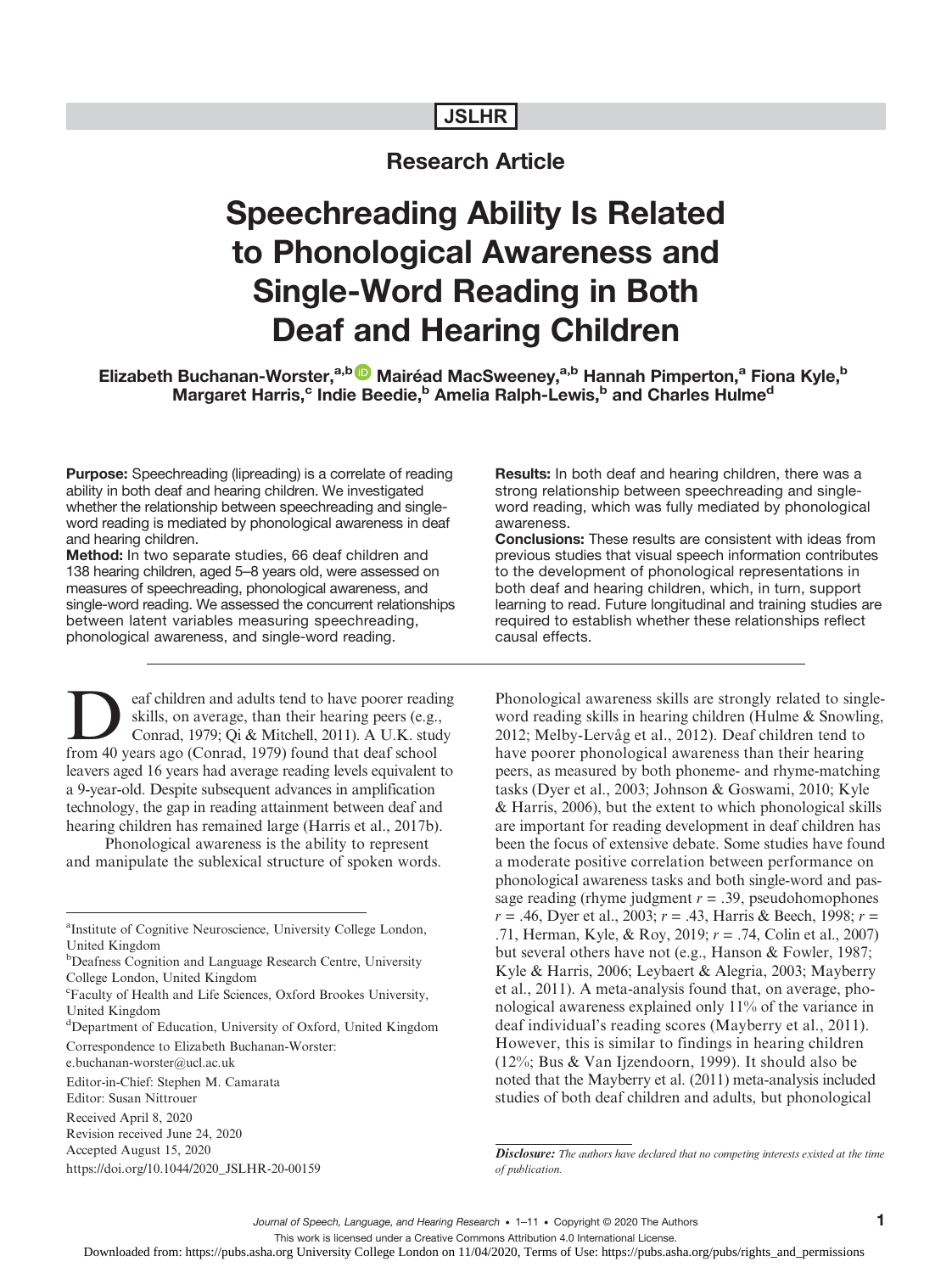awareness skills are known to be particularly closely related to reading skill among beginner readers.

The development of phonological representations of spoken words is heavily dependent upon auditory speech information but almost certainly depends upon other sources of information as well for both deaf and hearing children, including visual speech information (Jerger et al., 2009), and a person's own articulation (Carroll et al., 2003; Johnson & Goswami, 2010). Because deaf children have reduced access to auditory information, they are likely to place a greater reliance on nonauditory information when developing phonological representations of speech. In support of this proposal, deaf children who use Cued Speech, a system that uses manual gestures to disambiguate speechread phonetic information (Cornett, 1967), generally have better phonological awareness and reading skills than deaf children who do not (e.g., Colin et al., 2007).

Visual and auditory speech information are complementary, because some phonemes that are hard to distinguish by sound are easy to distinguish visually (e.g., /n/ and /m/) and vice versa (e.g., /m/ and /b/; Campbell, 2011). In the current article, we use visual speech to refer to visually presented speech information with or without accompanying auditory speech. When visual speech is congruent with auditory speech, it can enhance speech perception in hearing adults and children (Knowland et al., 2016; Lusk & Mitchel, 2016; Sumby & Pollack, 1954), while incongruent visual information can disrupt it. For example, a visually presented /ga/ that is synchronous with an aurally presented /ba/ is perceived as a /da/ (McGurk & MacDonald, 1976).

Given the role of visual information in audiovisual speech perception, it is likely that visual information contributes to the development of phonological representations in hearing children even though they have full access to auditory speech information. Infants as young as 2 months old are sensitive to the correspondence between auditory and visual speech information (Patterson & Werker, 2003), and visual information has been shown to influence phonetic discrimination (Jerger et al., 2018; Teinonen et al., 2008; Weikum et al., 2007), which in turn predicts spoken language development (Kuhl et al., 2005). Visual speech perception also influences word form recognition (Weatherhead & White, 2017) and vocabulary development in hearing infants and children (Altvater-Mackensen & Grossmann, 2015; Erdener & Burnham, 2018; Jerger et al., 2018). In children with developmental language disorder, Heikkilä et al. (2018) found that audiovisual speech perception training led to improvements on a nonword repetition task (used as a measure of phonological representations) in contrast to auditory-only training. These findings support the idea that visual information contributes to the development of phonological representations in hearing children.

Speechreading (lipreading) refers to visual speech perception in the absence of auditory information. Speechreading skill is highly variable in both deaf and hearing populations (Bernstein et al., 2000; Kyle et al., 2013). Studies with hearing adults suggest that variability in

speechreading skill is related to a number of different factors, including the individual's vocabulary skills (Lyxell & Holmberg, 2000), verbal short-term memory (Lyxell & Ronnberg, 1993), reading level (Mohammed et al., 2006), age (Tye-Murray et al., 2007), and experience with speechreading (Bernstein et al., 2000). For both deaf and hearing children, speechreading ability improves with age, and speechreading single words is easier than sentences or stories (Dodd et al., 1998; Green et al., 1981; Kyle et al., 2013; Kyle & Harris, 2010). Deaf children who use spoken language as their preferred communication tend to be better at speechreading, as do those with higher levels of residual hearing (Kyle et al., 2016).

In deaf children and adults, speechreading is correlated with performance on explicit phonological awareness tasks, such as rhyme judgments (Campbell & Wright, 1988), both concurrently  $(r = .46;$  Kyle & Harris, 2006; Mohammed et al., 2006) and longitudinally (Kyle & Harris, 2010;  $r = .43$ , Harris et al., 2017a). Deaf adolescents show recency effects in speechread serial recall tasks (Dodd et al., 1983) and use speechread information in rhyme-matching tasks (Dodd & Hermelin, 1977). Spelling errors among orally educated deaf children also reflect confusions that are common in speechreading (e.g., Leybaert & Alegria, 1995; Sutcliffe et al., 1999). These findings suggest that the information conveyed by visual speech perception is important for the development of phonological representations in deaf children. Numerous studies show a positive relationship between speechreading and reading proficiency (accuracy and comprehension) in deaf children, concurrently (Arnold & Köpsel, 1996;  $r =$ .49, Kyle et al., 2016;  $r = .60$ , Kyle & Harris, 2006) and longitudinally ( $r = .53$ , Harris et al., 2017a;  $r = .64$ , Kyle & Harris, 2010) regardless of whether a child uses spoken or signed language (Kyle & Harris, 2010, 2011). Perhaps surprisingly, speechreading also relates to reading (accuracy of passage reading  $r = .31$ , comprehension  $r = .28$ , Kyle et al., 2016; single-word reading  $r = .58$ , Kyle & Harris, 2011) and phonological awareness (rhyme and alliteration judgment  $r = .59$ ; Kyle & Harris, 2011) in hearing children. Furthermore, speechreading is a predictor of reading ability independently of vocabulary skills in both deaf (8% variance explained) and hearing children (2% variance explained; Kyle et al., 2016). Several researchers have suggested that speechreading contributes to the development of phonological representations and thereby facilitates reading development (Kyle, 2015; Leybaert, 1993; Mohammed et al., 2006).

The evidence reviewed above strongly suggests that speechreading may contribute to the development of phonological representations in young deaf children, which in turn may lead to better single-word reading ability. In Study 1, we investigate whether the relationship between speechreading and single-word reading is mediated by phonological awareness in a concurrent study with 5- to-8-year-old deaf children. In Study 2, we asked the same question about the relationship between these variables in hearing children.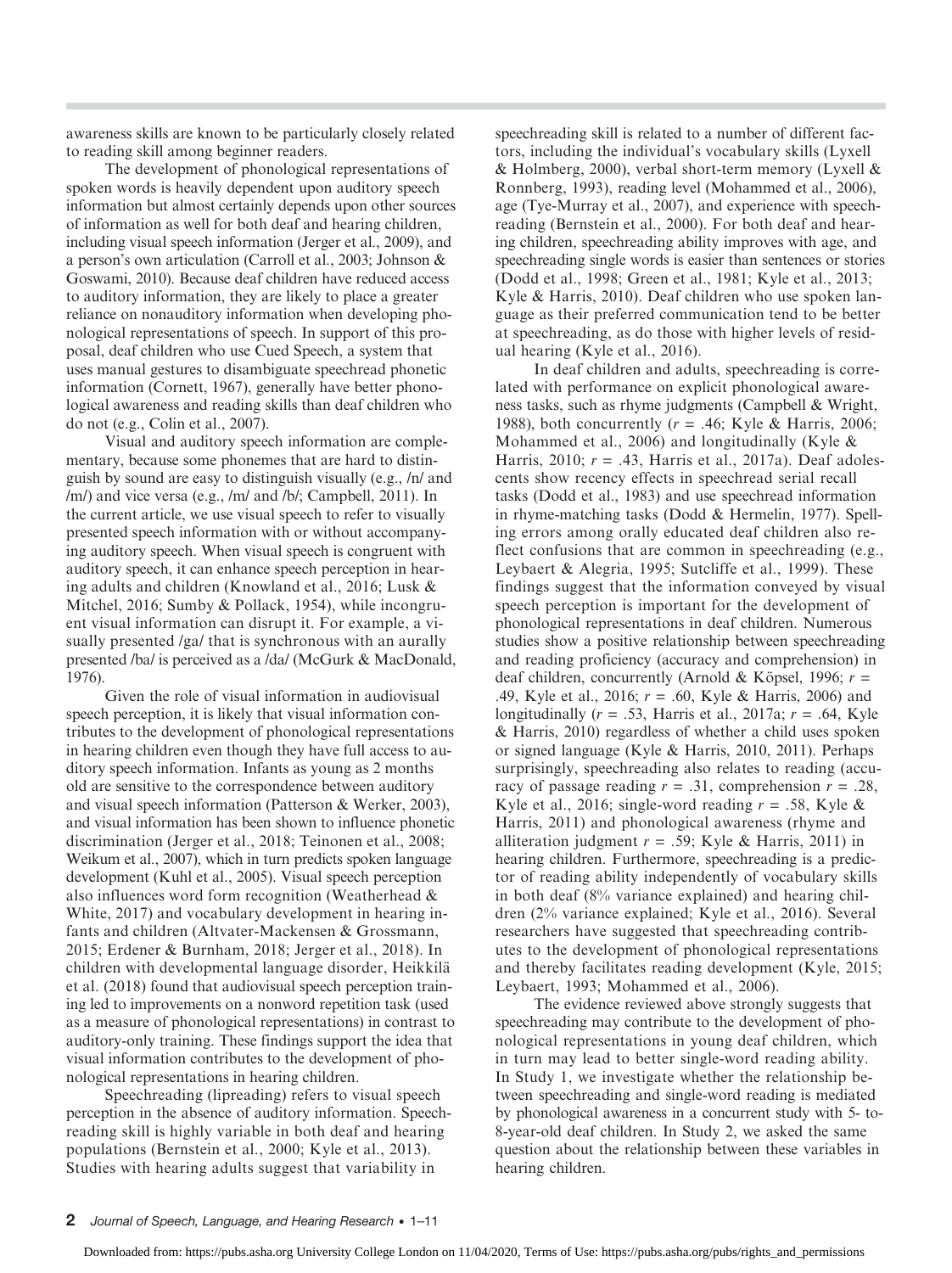# Study 1: Deaf Children

# Method

# **Participants**

The study was granted ethical approval by University College London's Research Ethics Committee. The data in the current study were collected at the first time point of a speechreading training study (Pimperton et al., 2019), prior to any training. Informed parental consent was provided for 66 severely to profoundly deaf children (35 boys, 31 girls) from specialist and mainstream schools from across England. All children had a bilateral hearing loss. For almost all children, onset of deafness was before 12 months. One child had onset of deafness at 48 months. The children had a range of demographic, audiological, and communicative characteristics, representative of the population of deaf children. These characteristics are summarized in Table 1.

# Measures

All tasks were administered to children individually in a quiet space in their school. Instructions were provided in the child's preferred language (English or British Sign Language [BSL]).

### Speechreading

Test of Child Speechreading Everyday Questions extension. Speechreading ability was assessed using the Test of Child Speechreading (TOCS) Everyday Questions extension task (Kyle et al., 2013; [https://dcalportal.](https://dcalportal.org/tests) [org/tests](https://dcalportal.org/tests)). Children watched 12 silent videos of a male or female model asking everyday questions, such as "How

|  |  | Table 1. Participant characteristics for the deaf children. |  |  |  |
|--|--|-------------------------------------------------------------|--|--|--|
|--|--|-------------------------------------------------------------|--|--|--|

| Characteristic                            |                                        |
|-------------------------------------------|----------------------------------------|
| Age, M (SD) range                         | 6 years (7.8 months)<br>$59-94$ months |
| Unaided category of deafness <sup>a</sup> |                                        |
| Severe                                    | 25                                     |
| Profound                                  | 41                                     |
| Device use                                |                                        |
| CI bilaterally                            | 29                                     |
| <b>HA bilaterally</b>                     | 31                                     |
| One HA, one CI                            | 2                                      |
| No device                                 | 4                                      |
| Classroom communication                   |                                        |
| <b>BSL</b> only                           | 13                                     |
| Mixture of speech and sign <sup>b</sup>   | 33                                     |
| Spoken English only                       | 20                                     |

Note.  $Cl = Cochlear$  implant;  $HA =$  hearing aid;  $BSL =$  British Sign Language.

<sup>a</sup>Five children had a moderate hearing loss in their better ear, but severe or profound in their contralateral ear, and so were included in this study in the severe category. <sup>b</sup>The extent to which children used either speech or sign in the classroom varied.

old are you?" The child's task was to repeat, in English or BSL, as much of the question as they could. Children were awarded 1 point for each lexical item in the sentence correctly repeated regardless of the word order (maximum score =  $62$ ).

#### Reading

York Assessment of Reading Comprehension. Singleword reading was assessed using the York Assessment of Reading Comprehension (YARC) Early Word and Single-Word Reading subtests (Hulme et al., 2009). Children could respond in either BSL or English. The YARC Reading subtests consist of lists of regular and irregular single words (30 and 60 words, respectively).

Word–picture matching. A word–picture matching task (Pimperton et al., 2019) was used to measure singleword reading independently of speech production proficiency. The child was asked to point to one of four pictures in each corner of the screen to indicate what the word in the center of the screen meant. On each of the 24 trials, the target picture (e.g., "bat") was presented, along with two phonological distractors (e.g., "bun," "hat") and an unrelated picture (e.g., "ring"). The word–picture matching task had a maximum score of 24.

Phonological awareness. Word onset and rime awareness were tested in a novel task from Pimperton et al. (2019). On each of the 24 trials, a target picture was placed at the top of the screen, and each child was asked to point to which of the three pictures at the bottom of the screen started/ ended with the same sound as the target. This task was used to assess phonological awareness skills without requiring a verbal response, which would confound phonological awareness skills and speech production skills.

On each trial, there was the target (e.g., "bees"); the matching image (e.g., "peas"); a near distractor (e.g., "cars"), which shared some phonology and orthography with the target; and a far distractor (e.g., "cave") that was not similar phonologically or orthographically to the target. The task was split into two sections, with the first half assessing alliterative matches (e.g., "dog" and "duck") and the second half assessing rhyming matches (e.g., "bees" and "peas"). Before the beginning of each section, the task was explained to the child, and they were given two practice trials. They were given help if needed on the practice trials by saying the target word paired with each of the distractor types (e.g., "bees-peas, bees-cars, bees-cave"). When they got the correct answer, they were given positive feedback, and the matching element of the words was emphasized (e.g., "That's right, 'dog' and 'duck' because they both start with d-d-d"). After the two practice trials, there were 12 test trials for which they were not given any feedback. The word onset and rime awareness task had a maximum score of 24 (12 points in each half).

# **Results**

Descriptive statistics for all measures are shown in Table 2, and the correlations between measures are shown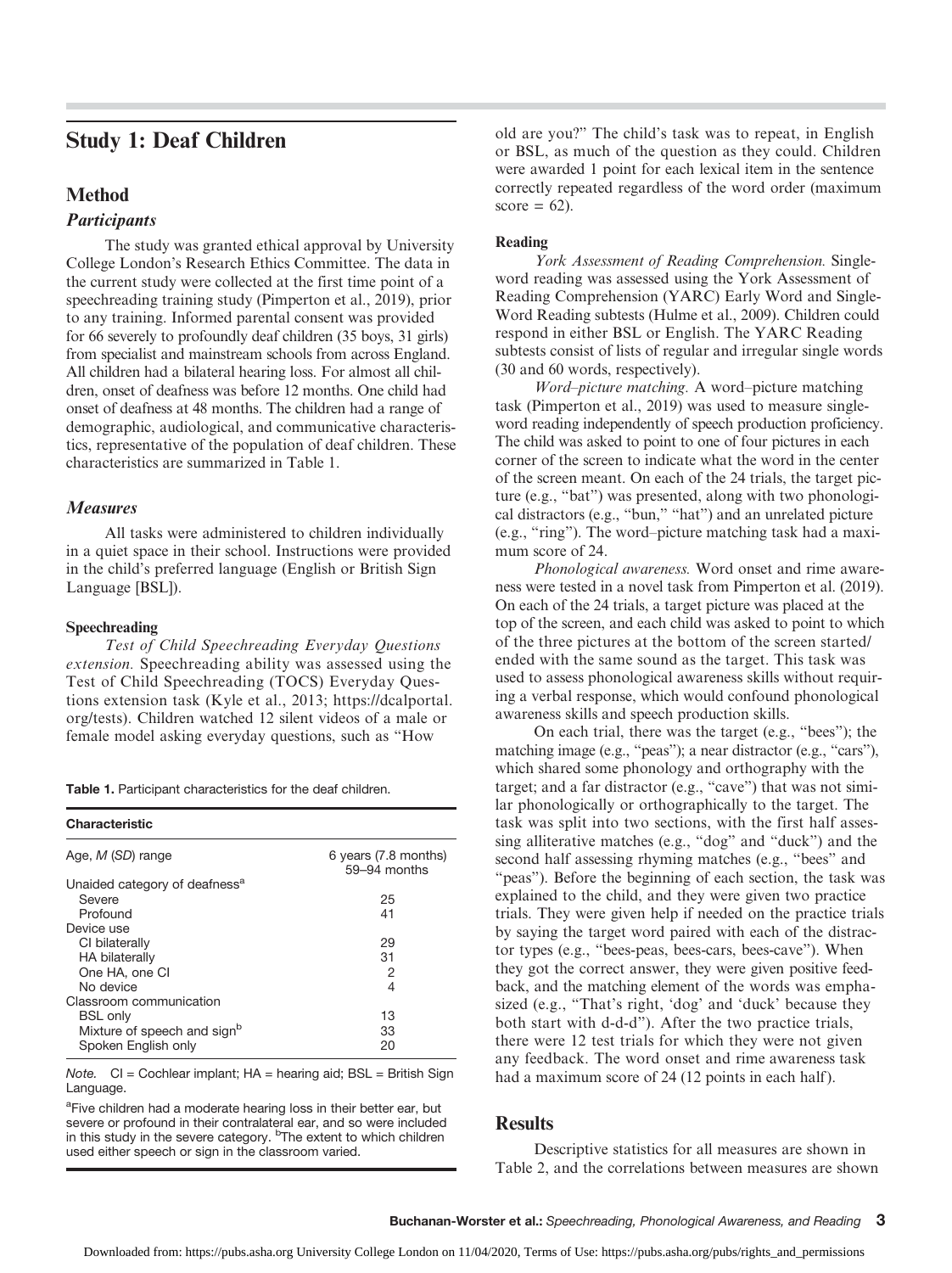Table 2. Means (standard deviations) and reliabilities for the measures of speechreading, reading, and phonological awareness in deaf children.

| Task                                                   | M (SD)        | Range    | Cronbach's α |
|--------------------------------------------------------|---------------|----------|--------------|
| Speechreading <sup>a</sup><br>$(max = 62)$             | 5.86 (10.63)  | $0 - 52$ | .94          |
| YARC EW                                                | 11.00 (10.54) | $0 - 30$ | .98          |
| $(max = 30)$<br>YARC SW                                | 7.02 (10.15)  | $0 - 43$ | .97          |
| $(max = 60)$<br>Word-picture matching                  | 11.76 (6.90)  | $1 - 24$ | .92          |
| $(max = 24)$<br>PA onset matching score                | 5.32 (2.89)   | $0 - 12$ | .72          |
| $(max = 12)$<br>PA rime matching score<br>$(max = 12)$ | 5.18(2.69)    | $1 - 12$ | .70          |

Note. YARC = York Assessment of Reading Comprehension; EW = Early Word Reading subtest; SW = Single-Word Reading subtest; PA = phonological awareness.

<sup>a</sup>Test of Child Speechreading.

in Table 3. The mean standard score on the YARC (Hulme et al., 2009) Single-Word Reading subtest was  $82.47$  (SD = 18.50, range: 70–130), indicating that this sample was of below average reading ability, as expected. It is important to note, however, that the sample shows a very wide range of single-word reading scores.

Our primary aim was to assess whether the relationship between speechreading and single-word reading is mediated by phonological awareness. The analyses were conducted as a series of path models in Mplus (Version 8; Muthén & Muthén, 2017), using robust maximum likelihood estimators to account for some measures not being normally distributed. Missing values were handled using full-information maximum likelihood estimators (default in Mplus). To assess the relationship between speechreading, phonological awareness, and single-word reading, we constructed a latent variable model with three constructs: Speechreading, Phonological Awareness, and Reading. A latent variable for speechreading was estimated by item parceling, using scores from every third sentence from the TOCS Everyday Questions to form three observed variables. A latent variable for single-word reading

was defined by scores from the YARC Single-Word and Early Word Reading subtests and the word–picture matching task. A latent variable for phonological awareness was defined by scores from the onset- and rime-matching tasks. The sample differed greatly in age, but analyses showed that age was not significantly related to any of the measures in the model, so age was not considered further in the analyses.

We used an iterative approach to construct the final model shown in Figure 1. In the first stage, Speechreading was regressed onto Reading. There was a strong positive relationship between Speechreading and Reading ( $\beta$  = 0.659). In the second stage, the Phonological Awareness latent variable was added as a mediating factor between Speechreading and Reading. In the initial model, the residual variance for the YARC Single-Word Reading subtest was small but negative and so was fixed to zero.

The final model showed full mediation, with the effect from Speechreading to Reading being entirely accounted for by the indirect pathway: Speechreading–Phonological Awareness–Reading. Dropping the nonsignificant direct path between Speechreading and Reading did not result in any appreciable loss of fit for the model fit ( $\chi^2$  difference = 0.006,  $df = 1$ ,  $p > .10$ ). The indirect effect, via Phonological Awareness, was statistically reliable using bootstrapped standard errors (0.648, 95% CI [0.361, 0.860]). Overall, this model provided an excellent fit to the data,  $\chi^2(18, n = 66)$  = 23.302,  $p = .179$ , comparative fit index = 0.990, Tucker– Lewis index = 0.984, RMSEA = 0.067, 95% CI [0.000, 0.136],  $SRMR = 0.034$ , and accounts for 75% of the variance in single-word reading ability.

# **Discussion**

The concurrent relationship between speechreading and single-word reading ability in young deaf children is mediated by phonological awareness. This finding is consistent with the idea that speechreading contributes to the development of phonological representations in deaf children and, in turn, plays a role in reading development (Kyle, 2015). In Study 2, we explore whether the same is true in hearing children. Some of the tests used with deaf

Table 3. Correlations between measures of speechreading, phonological awareness, and reading for deaf children.

| <b>Task</b>                                                                                          | Speechreading | <b>YARC EW</b> | <b>YARC SW</b> | Word-picture matching | Onset score                       | <b>Rime score</b>                    |
|------------------------------------------------------------------------------------------------------|---------------|----------------|----------------|-----------------------|-----------------------------------|--------------------------------------|
| Speechreading <sup>a</sup><br>YARC EW<br>YARC SW<br>Word-picture matching<br>PA onset matching score |               | .579           | .631<br>.878   | .540<br>.923<br>.841  | .451<br>.539<br>.632<br>.596<br>- | .587<br>.502<br>.611<br>.529<br>.506 |

Note. All measures were highly correlated with each other (p < .001). YARC = York Assessment of Reading Comprehension; EW = Early Word Reading subtest; SW = Single-Word Reading subtest; PA = phonological awareness. <sup>a</sup>Test of Child Speechreading.

#### 4 Journal of Speech, Language, and Hearing Research • 1-11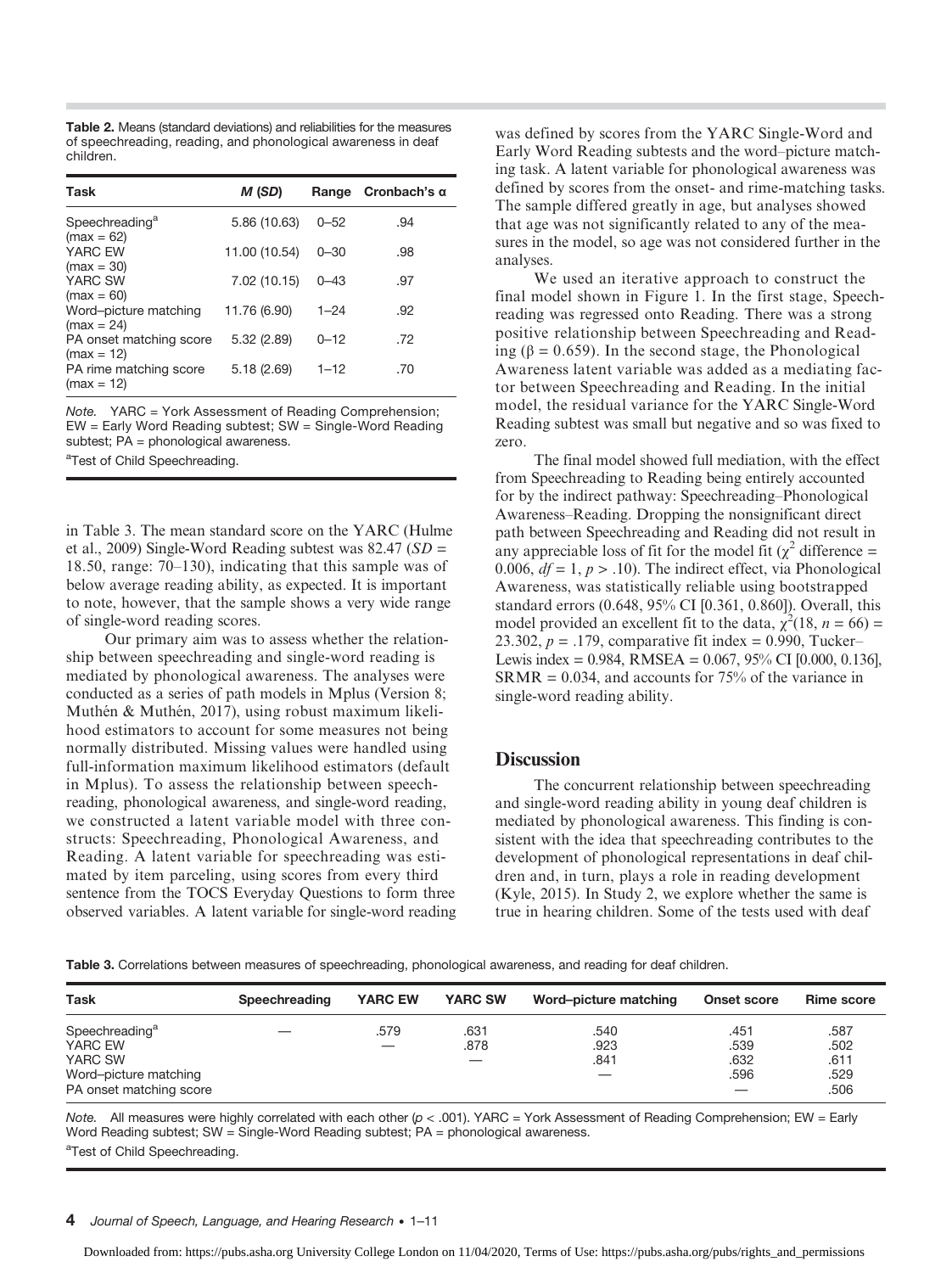Figure 1. Path model showing the indirect relationship between speechreading and single-word reading in deaf children. Standardized regression coefficients are shown. The Test of Child Speechreading (TOCS) was parceled into three observed variables (TOCSx1, TOCSx2, and TOCSx3), which each contained a third of the test items.



children in Study 1 were changed to be more appropriate for use with hearing children.

# Study 2: Hearing Children

# Method

# **Participants**

The study was granted ethical approval by University College London's Research Ethics Committee. Informed parental consent was obtained for 138 hearing children of ages 5–8 years (79 boys, 59 boys) from two schools in Cambridgeshire and one school in London. Two children were excluded, because one did not speak English and the second withdrew. Characteristics of the remaining hearing children are shown in Table 4. There were 13 children who had not learned English from birth. They had been learning English for an average of 3 years  $(SD = 1.2 \text{ years}, \text{ range: } 1-5 \text{ years}), \text{ as reported by their}$ parents. These 13 children had average scores on the British Ability Scales Word Definitions subtest (average  $T$  score  $=$ 51, range: 38–64) and so were included in the study.

|  | Table 4. Participant characteristics for the hearing children. |  |  |
|--|----------------------------------------------------------------|--|--|
|  |                                                                |  |  |

| <b>Characteristic</b>                  |                                                 |  |  |  |
|----------------------------------------|-------------------------------------------------|--|--|--|
| Age, <i>M (SD)</i> range               | 6 years 5 months (8.5 months)<br>$62-98$ months |  |  |  |
| Home language<br>English               | 91                                              |  |  |  |
| English + Other<br>Other (not English) | 32<br>13                                        |  |  |  |

### Measures

The same measures of speechreading and single-word reading were used as in Study 1, except for the word–picture matching task, which was not administered to the hearing children as ceiling effects were anticipated for this group on this task. Large differences in levels of phonological ability between our deaf and hearing samples necessitated the use of a different measure of phonological ability to that used in Study 1 (which would have been too easy for the children in our hearing sample). We used the YARC Sound Deletion subtest (Hulme et al., 2009) as our measure of phonological awareness here because this task assesses phonemic awareness, which is known to be particularly closely related to single-word reading ability (Hulme, 2002; Hulme et al., 1998). This task has good measurement sensitivity and has been shown to be highly predictive of reading ability in hearing children in the age range studied here (e.g., Hulme et al., 2012; Thompson et al., 2015).

### **Results**

Descriptive statistics for all measures are shown in Table 5 and the correlations between measures in Table 6. The mean standard score on the YARC (Hulme et al., 2009) Single-Word Reading subtest was  $108.85$  ( $SD = 16.80$ , range: 70–130), indicating that this sample was of slightly above average reading ability, but with a very wide range of scores.

As in Study 1, our primary aim was to assess whether the relationship between speechreading and single-word reading is mediated by phonological awareness. We assessed this by constructing an equivalent path model to that used in Study 1, with three latent variables: Speechreading, Phoneme Awareness, and Reading. A latent variable for speechreading was estimated by item parceling, using scores from every third sentence from the TOCS Everyday Questions to form three observed variables. A latent variable for single-word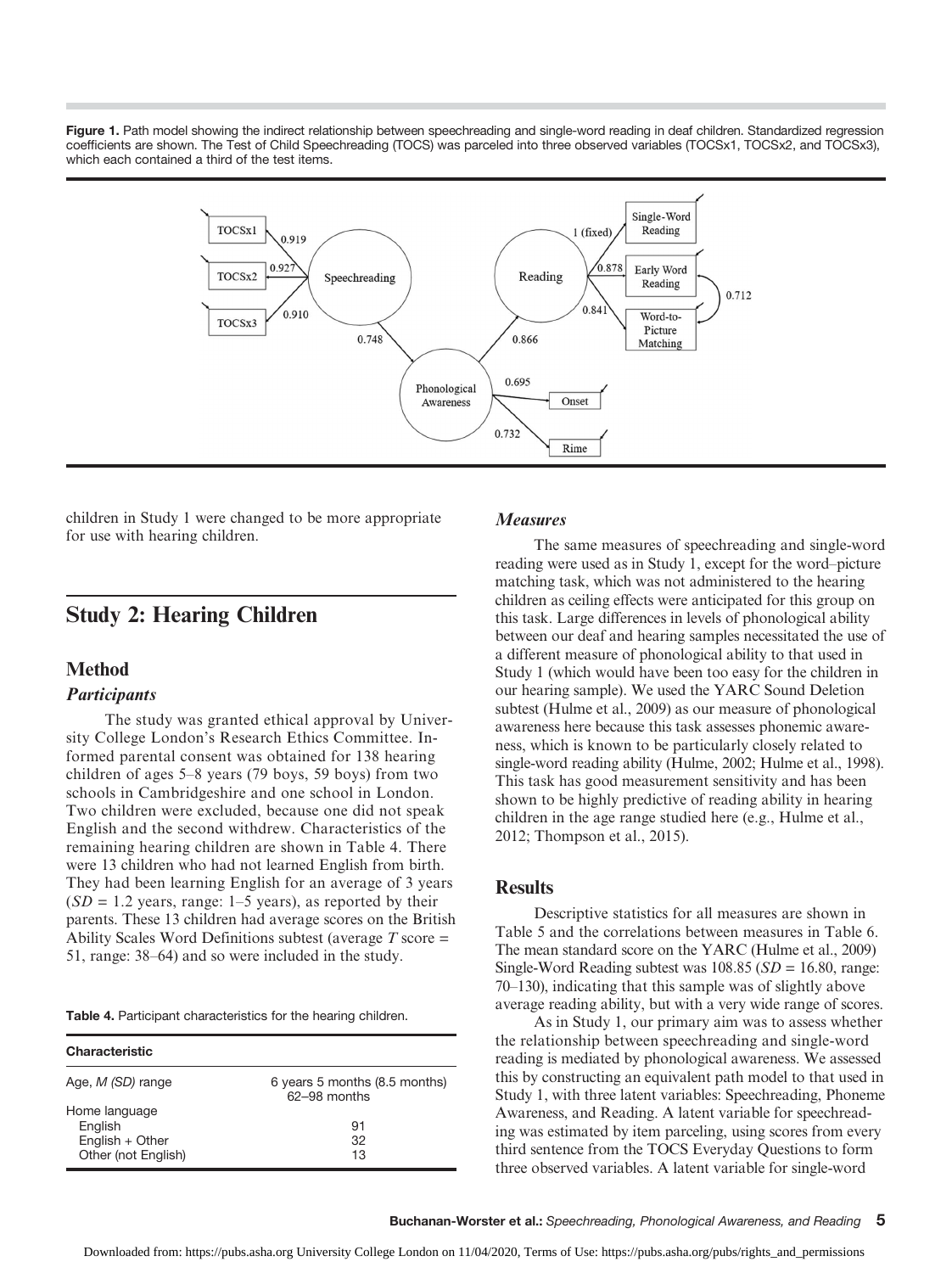Table 5. Means (standard deviations) and reliabilities for the measures of speechreading, reading, spelling, and phoneme deletion for hearing children.

| Task                                       | M (SD)        | Range    | Cronbach's $\alpha$ |
|--------------------------------------------|---------------|----------|---------------------|
| Speechreading <sup>a</sup><br>$(max = 62)$ | 16.95 (10.10) | $0 - 47$ | .79                 |
| YARC EW<br>$(max = 30)$                    | 24.63 (7.56)  | $0 - 30$ | .96                 |
| YARC SW<br>$(max = 60)$                    | 25.92 (10.69) | $0 - 56$ | .97                 |
| Phoneme deletion<br>$(max = 12)$           | 7.96 (2.75)   | $0 - 12$ | .79                 |

Note. YARC = York Assessment of Reading Comprehension; EW = Early Word Reading subtest; SW = Single-Word Reading subtest. <sup>a</sup>Test of Child Speechreading.

reading was estimated by performance on the YARC Single-Word and Early Word Reading subtests. A latent variable for phoneme awareness was defined by a single indicator with measurement error estimated as 1 − reliability of the measure. Because of the very wide age range in the sample, all latent variables were regressed on age (for simplicity, those regressions are not show in the path diagram).

The model (see Figure 2) showed full mediation, with the effect from Speechreading to Reading (β =  $0.369$ ) being entirely accounted for by the indirect pathway (Speechreading– Phoneme Awareness–Reading). The indirect effect, via phoneme awareness, was statistically reliable as assessed by bootstrapped standard errors (standardized indirect effect = 0.372, 95% CI [0.251, 0.493]). Dropping the nonsignificant direct path between Speechreading and Reading resulted in no appreciable loss of model fit ( $\chi^2$  difference = 0.002,  $p > .10$ ). Overall, this model provided an excellent fit to the data,  $\chi^2(9, n = 136) = 4.739, p = .857$ , comparative fit index = 1.00, Tucker–Lewis index = 1.02, RMSEA < 0.001, 95% CI [0.000, 0.053], SRMR = 0.018, and accounts for 94% of the variance in single-word reading ability.

# General Discussion

We found moderate to strong correlations between speechreading and phonological awareness in deaf children and also in hearing children, despite the fact they have full access to auditory speech information. In addition, our measures of phonological awareness (which were different for the deaf and hearing groups) show moderate-to-strong correlations with single-word reading ability in both groups. This result is expected for the hearing children (see Melby-Lervåg et al., 2012), but evidence concerning the size of such a correlation in deaf populations is more mixed (see Mayberry et al., 2011). We also found that the relationship between speechreading and single-word reading ability in both young deaf and hearing children was fully mediated by phonological awareness. Although the direction of any causal relationships cannot be determined from the concurrent data presented here, our findings are consistent with the theory outlined in the introduction that visual information derived from speechreading contributes to the development of phonological representations in both deaf and hearing children and that phonological representations, in turn, are critical for performance on both phonological awareness tasks and for single-word reading development. Such a theory sees phonological awareness as a proxy for the integrity of phonological representations and postulates unidirectional causal effects (speechreading  $\rightarrow$  phonological representations  $\rightarrow$  single-word reading). However, it is clear that other causal relationships are possible. For example, it may be that the quality of phonological representations has a causal effect on both speechreading and single-word reading in both deaf and hearing children rather than mediating the relationship between them. That is, good phonological awareness might lead to the development of not only good single-word reading but also good speechreading skills. The plausibility of these different possible causal interpretations in the two groups is further explored below.

It is worth highlighting that, in the current sample of deaf children, phonological awareness was strongly related to single-word reading ability ( $r = .61$  for onset matching with YARC Single-Word Reading subtest). This supports numerous previous studies that have reported a correlation between phonological awareness and reading development in deaf children (Campbell & Wright, 1988; Dyer et al., 2003; Harris & Beech, 1998; Herman et al., 2019). Factors such as the age of the children tested and the measures used are likely to influence the strength of this relationship, and these factors may explain the inconsistencies between

Table 6. Correlations between measures of speechreading, phonological awareness and reading for hearing children.

| Task                                             | Speechreading | <b>YARC EW</b> | <b>YARC SW</b> | <b>Phoneme deletion</b> |
|--------------------------------------------------|---------------|----------------|----------------|-------------------------|
| Speechreading <sup>a</sup><br>YARC EW<br>YARC SW |               | .494           | .564<br>.814   | .471<br>.771<br>.759    |

Note. All correlations were significant ( $p < .001$ ). YARC = York Assessment of Reading Comprehension; EW = Early Word Reading subtest; SW = Single-Word Reading subtest.

### 6 Journal of Speech, Language, and Hearing Research • 1–11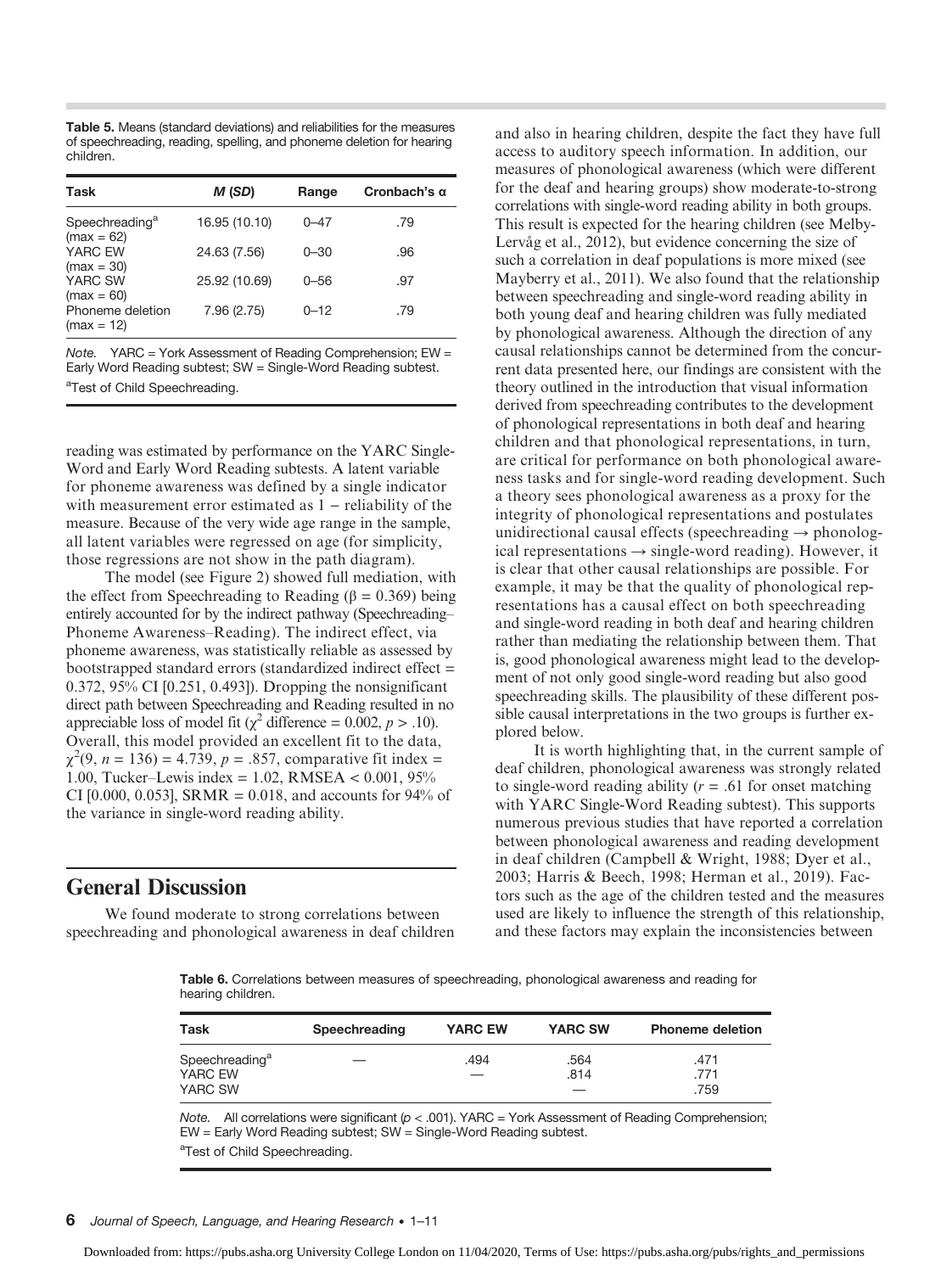Figure 2. Path model showing the indirect relationship between speechreading and single-word reading in hearing children. Standardized regression coefficients are shown. The Test of Child Speechreading (TOCS) was parceled into three observed variables (TOCSx1, TOCSx2, and TOCSx3), which each contained a third of the test items. Because of the very wide age range in the sample, all latent variables were regressed on age. In addition, the single-word reading task was correlated with TOCSx1 and TOCSx2. For clarity of presentation, these regressions are not shown, but the coefficients reflect their inclusion in the model.



previous studies (see Mayberry et al., 2011). The proportion of variance in single-word reading scores explained by the models in the current study was notably high for both deaf ( $R^2 = .75$ ) and hearing children ( $R^2 = .94$ ), which may in part reflect our use of latent variable models, which control for measurement error (see Hjetland et al., 2019).

Study 1 replicated the positive relationship between speechreading and single-word reading in deaf children (e.g., Harris et al., 2017a; Kyle et al., 2016; Rodríguez-Ortiz et al., 2017). Importantly, our data also showed that, in deaf children, the relationship between speechreading and single-word reading was fully mediated by phonological awareness. As noted earlier, this is consistent with the suggestion that speechreading may facilitate the development of better specified phonological representations, which in turn facilitate learning the mappings between written letters and those representations.

In Study 2, we found a similar pattern in hearing children to that in the deaf children in Study 1. The role of visual speech perception in hearing children's reading is relatively underexplored. Our previous studies have suggested a correlation between speechreading and single-word reading in hearing children (Kyle et al., 2016; Kyle & Harris, 2011). The current study furthers our understanding of this relationship. Previous studies have suggested that hearing infants are sensitive to visual speech information (Kuhl & Meltzoff, 1982; Patterson & Werker, 1999, 2003) and that it facilitates speech segmentation and learning phonetic boundaries (Jerger et al., 2018; Teinonen et al., 2008; Weikum et al., 2007). Study 2 suggests that visual speech perception may play a similar role in supporting the development of phonological representations in hearing, as in deaf, children. The correlations between performance on the speechreading and phonological awareness tasks were strikingly similar between the two studies (deaf children: onset matching  $r = .451$ ,

rime matching  $r = .587$ ; hearing children: phoneme deletion  $r = .471$ ). However, it is notable that the relationship between the latent variables representing speechreading and phonological awareness was rather weaker in the hearing sample ( $\beta$  = 0.445) than in the deaf sample ( $\beta$  = 0.748). This difference in the strength of relationship may have a number of explanations, including the different tasks used (alliteration and rhyme matching for the deaf children, phoneme deletion for the hearing children) or that auditory speech information is more critical as a foundation for phonological development in hearing children. Despite a slightly weaker relationship, the results for hearing children support and extend previous studies that show an association between speechreading and phonological awareness in hearing children (Heikkilä et al., 2017, 2018; Kyle & Harris, 2011). These studies highlight the multimodal nature of speech processing and phonological development in both hearing and deaf populations.

In line with the literature reviewed in the introduction (e.g., Kyle, 2015), our favored interpretation of the pattern of results in both deaf and hearing children is that visual speech information contributes to the development of phonological representations, which in turn are crucial for the development of both phonological awareness and singleword reading skills. In this view, phonological representations, in both hearing and deaf populations, are inherently multimodal involving auditory, visual, and articulatory information. However, as already noted, these are concurrent data, and other causal relationships are possible. It is also possible that different relationships would be evident between these factors at different developmental stages. For example, we have previously shown that, in deaf adults, the relationship between speechreading and reading remained  $(r = .49)$  when phonological awareness was controlled for (Mohammed et al., 2006). This suggests that, although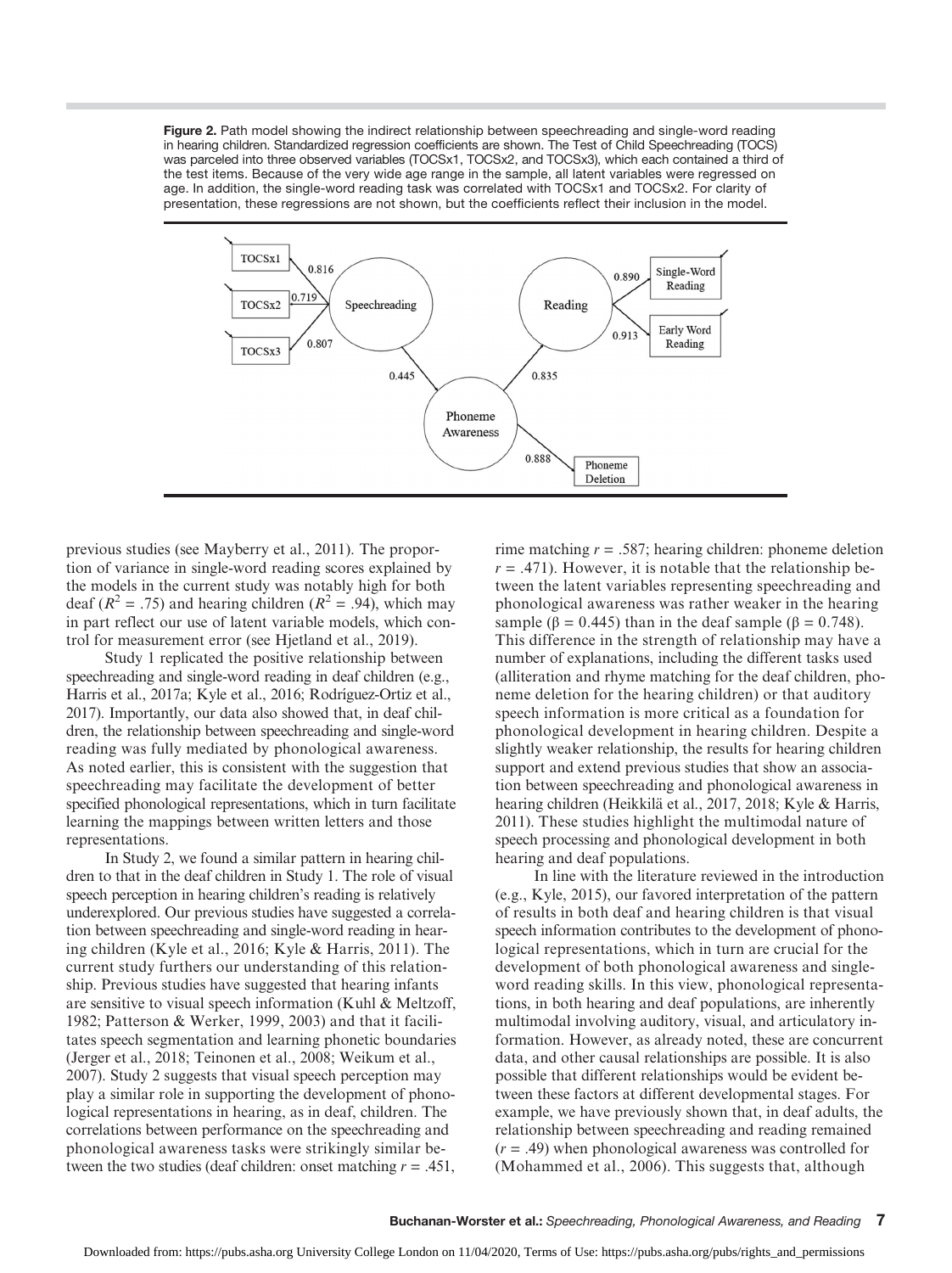speechreading relates to phonological awareness skills, there may be other factors contributing to the relationship between speechreading and reading in deaf adults.

As suggested above, it may be that phonological representations have a causal effect on both speechreading and single-word reading rather than mediating the relationship between them. That is, good phonological representations might lead to the development of good single-word reading and speechreading skills. Hearing children are likely to establish phonological representations primarily through auditory speech perception and may then use these representations to aid speechreading. However, many studies indicate that visual speech information can influence speech perception in both hearing adults and infants (e.g., Sumby & Pollack, 1954). Therefore, for hearing children to be able to map from auditory speech representations to speechreading, they must have established multimodal phonological representations.

Although in hearing children it may be that phonological representations facilitate speechreading (phonological representations  $\rightarrow$  speechreading) rather than the other way round (speechreading  $\rightarrow$  phonological representations), such a reverse relationship seems much less likely in deaf children because visual information about speech gestures is a key source of information about the structure of spoken language for deaf children. Therefore, although deaf children may develop their phonological representations through reading to some extent, speechread information is likely to contribute to the development of phonological representations in deaf children (Kyle, 2015). Although it is possible that phonological awareness is a cause of both speechreading and single-word reading development, we believe it is more likely that visual speech perception contributes to establishing robust multimodal phonological representations in both deaf and hearing children.

### Limitations

One challenge in conducting research with small populations, such as severely to profoundly deaf children, is obtaining sufficient sample sizes. Our sample of 66 deaf children is relatively large in relation to typical studies with this population but is still relatively small for conducting structural equation modeling. Nevertheless, the model reported here is a relatively simple one and provided a good fit to the data. One limitation arising from the small sample size is that we could not explore how the model with deaf children might vary depending on the child's language background (spoken English only, mixture of speech and sign, BSL) or access to auditory speech through technology (hearing aids or cochlear implants). While the diversity in language backgrounds and use of technology of the current sample is representative of the population, care should be taken in applying this model to specific subgroups of deaf children without further study into how the model may vary. It should also be stressed that, although the relationship between speechreading and single-word reading is fully mediated by phonological awareness in the current models,

this does not preclude the possibility that other factors, such as vocabulary, may play a mediating role in this relationship (Rucker et al., 2011). Language was not included as a latent variable in the current studies, as the aim was to address the specific question of whether phonological awareness skills mediate the relationship between speechreading and single-word reading, rather than to build a comprehensive model of reading ability in deaf and hearing children.

As the mediation models in the current studies are based on concurrent data, the direction of causality for the relationship between speechreading, phonological awareness, and single-word reading cannot be established. A strong test of the causal theory outlined here would require evidence from a training study, the prediction being that if speechreading can be trained effectively, it should produce effects that generalize to improvements in phonological awareness and single-word reading ability. Our recent training study (Pimperton et al., 2019) found that 12 weeks of speechreading training (10 min/day) with deaf children led to gains in speechreading, trained vocabulary, and speech output, which was used as a measure of the quality of their phonological representations. However, there was no effect on single-word reading or on explicit measures of phonological awareness (onset and rime matching) as would be predicted by the current mediation models. These null effects of training on single-word reading are difficult to interpret: Clearly, the absence of such effects does not mean that such effects cannot be obtained. Future training studies are necessary to establish whether longer training or targeting different levels of speech analysis may indeed lead to subsequent gains in single-word reading.

In summary, we have found a relatively strong relationship between speechreading and single-word reading, which is mediated by phonological awareness in both deaf and hearing children. This is consistent with the idea that the visual information about speech gestures conveyed by speechreading is important for the development of phonological representations, which in turn support reading development. However, further longitudinal and training studies (with both deaf and hearing children) are needed to clarify the causal relationships involved.

# Acknowledgments

This research was supported by Wellcome Trust Senior Research Fellowship awarded to M. M. (100229/Z/12/Z). E. B.-W. was supported by an Economic and Social Research Council PhD Studentship (1474670). A. R.-L. was supported by the Economic and Social Research Council (Deafness Cognition and Language Research Centre; RES-620-28-0002). Many thanks to Laura Monroy for assistance with testing and to all schools that participated.

# References

Altvater-Mackensen, N., & Grossmann, T. (2015). Learning to match auditory and visual speech cues: Social influences on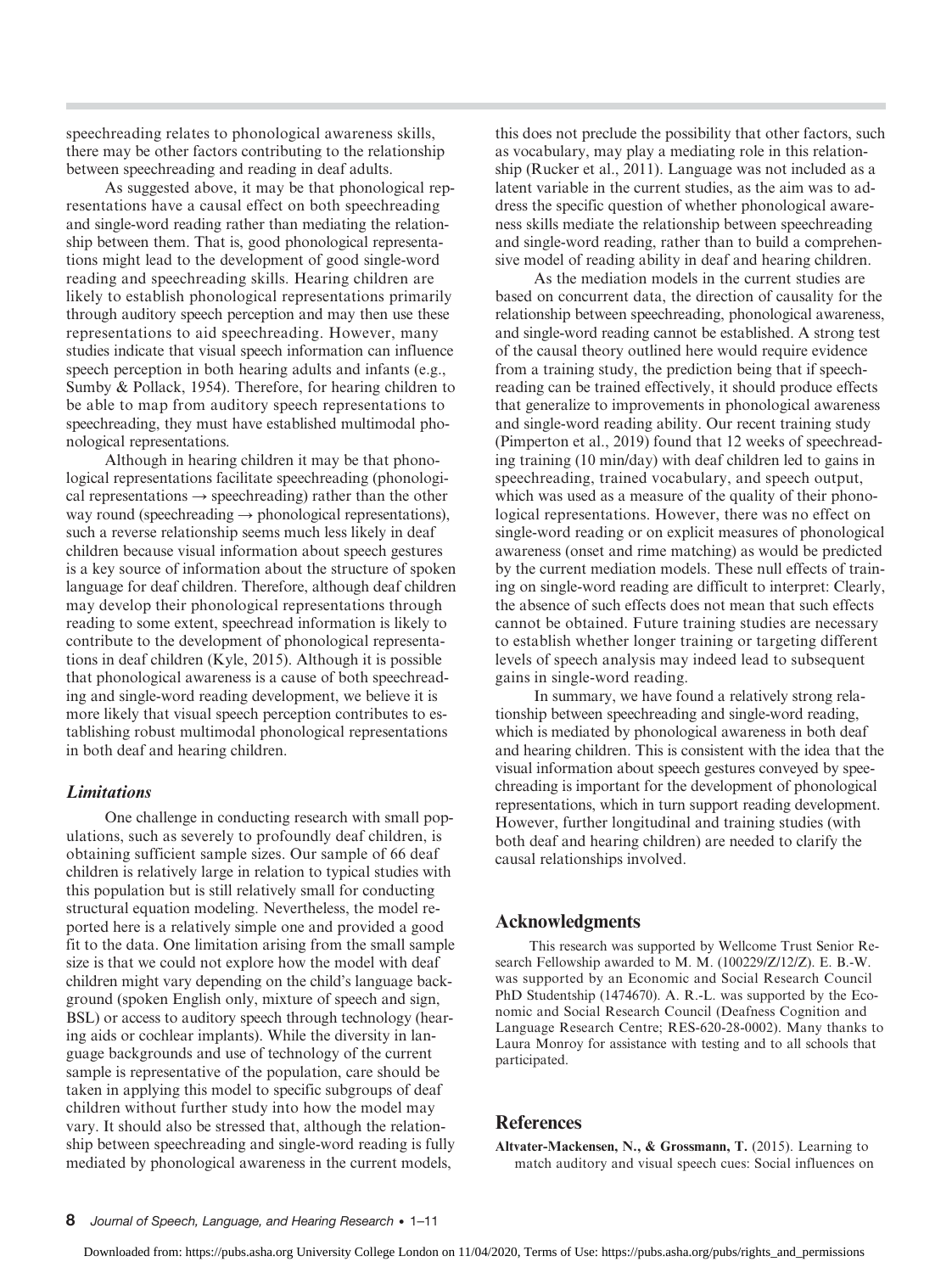acquisition of phonological categories. Child Development, 86(2), 362–378.<https://doi.org/10.1111/cdev.12320>

- Arnold, P., & Köpsel, A. (1996). Lipreading, reading and memory of hearing and hearing-impaired children. Scandinavian Audiology, 25(1), 13–20.<https://doi.org/10.3109/01050399609047550>
- Bernstein, L. E., Demorest, M. E., & Tucker, P. E. (2000). Speech perception without hearing. Perception & Psychophysics, 62(2), 233–252.<https://doi.org/10.3758/BF03205546>
- Bus, A. G., & Van Ijzendoorn, M. H. (1999). Phonological awareness and early reading: A meta-analysis of experimental training studies. Journal of Educational Psychology, 91(3), 403–414. <https://doi.org/10.1037/0022-0663.91.3.403>
- Campbell, R. (2011, June). Speechreading past, present and future. First International Conference on Cognitive Hearing Science for Communication, Linköping, Sweden.
- Campbell, R., & Wright, H. (1988). Deafness, spelling and rhyme: How spelling supports written word and picture rhyming skills in deaf subjects. The Quarterly Journal of Experimental Psychology. A, Human Experimental Psychology, 40(4), 771–788. <https://doi.org/10.1080/14640748808402298>
- Carroll, J. M., Snowling, M. J., Hulme, C., & Stevenson, J. (2003). The development of phonological awareness in preschool children. Developmental Psychology, 39(5), 913–923. [https://doi.](https://doi.org/10.1037/0012-1649.39.5.913) [org/10.1037/0012-1649.39.5.913](https://doi.org/10.1037/0012-1649.39.5.913)
- Colin, S., Magnan, A., Ecalle, J., & Leybaert, J. (2007). Relation between deaf children's phonological skills in kindergarten and word recognition performance in first grade. Journal of Child Psychology and Psychiatry and Allied Disciplines, 48(2), 139–146. <https://doi.org/10.1111/j.1469-7610.2006.01700.x>
- Conrad, R. (1979). The deaf school child: Language and cognitive function. Harper & Row.
- Cornett, R. O. (1967). Cued speech. American Annals of the Deaf, 112(1), 3–13.
- Dodd, B., & Hermelin, B. (1977). Phonological coding by the prelinguistically deaf. Perception & Psychophysics, 21(5), 413–417. <https://doi.org/10.3758/BF03199495>
- Dodd, B., Hobson, P., Brasher, J., & Campbell, R. (1983). Deaf children's short-term memory for lip-read, graphic and signed stimuli. British Journal of Developmental Psychology, 1(4), 353–364.<https://doi.org/10.1111/j.2044-835X.1983.tb00908.x>
- Dodd, B., McIntosh, B., & Woodhouse, L. (1998). Early lipreading ability and speech and language development of hearing-impaired pre-schoolers. In R. Campbell, B. Dodd, & D. Burnham (Eds.), Hearing by eye II: Advances in the psychology of speechreading and auditory-visual speech (pp. 229–242). Psychology Press/ Erlbaum (U.K.) Taylor & Francis.
- Dyer, A., MacSweeney, M., Szczerbinski, M., Green, L., & Campbell, R. (2003). Predictors of reading delay in deaf adolescents: The relative contributions of rapid automatized naming speed and phonological awareness and decoding. Journal of Deaf Studies and Deaf Education, 8(3), 215–229. <https://doi.org/10.1093/deafed/eng012>
- Erdener, D., & Burnham, D. (2018). Auditory-visual speech perception in three- and four- year-olds and its relationship to perceptual attunement and receptive vocabulary. Journal of Child Language, 45(2), 273–289.<https://doi.org/10.1017/S0305000917000174>
- Green, K. W., Green, W. B., & Holmes, D. W. (1981). Speechreading skills of young normal hearing and deaf children. American Annals of the Deaf, 126(5), 505–509. [https://doi.org/](https://doi.org/10.1353/aad.2012.1361) [10.1353/aad.2012.1361](https://doi.org/10.1353/aad.2012.1361)
- Hanson, V. L., & Fowler, C. A. (1987). Phonological coding in word reading: Evidence from hearing and deaf readers. Memory & Cognition, 15(3), 199–207. [https://doi.org/10.3758/](https://doi.org/10.3758/BF03197717) [BF03197717](https://doi.org/10.3758/BF03197717)
- Harris, M., & Beech, J. (1998). Implicit phonological awareness and early reading development in prelingually deaf children. Journal of Deaf Studies and Deaf Education, 3(3), 205–216. <https://doi.org/10.1093/oxfordjournals.deafed.a014351>
- Harris, M., Terlektsi, E., & Kyle, F. E. (2017a). Concurrent and longitudinal predictors of reading for deaf and hearing children in primary school. Journal of Deaf Studies and Deaf Education, 22(2), 233–242. [https://doi.org/10.1093/deafed/](https://doi.org/10.1093/deafed/enw101) [enw101](https://doi.org/10.1093/deafed/enw101)
- Harris, M., Terlektsi, E., & Kyle, F. E. (2017b). Literacy outcomes for primary school children who are deaf and hard of hearing: A cohort comparison study. Journal of Speech, Language and Hearing Research, 60(3), 701–711. [https://doi.org/](https://doi.org/10.1044/2016_JSLHR-H-15-0403) [10.1044/2016\\_JSLHR-H-15-0403](https://doi.org/10.1044/2016_JSLHR-H-15-0403)
- Heikkilä, J., Lonka, E., Ahola, S., Meronen, A., & Tiippana, K. (2017). Lipreading ability and its cognitive correlates in typically developing children and children with specific language impairment. Journal of Speech, Language, and Hearing Research, 60(3), 485–493. [https://doi.org/10.1044/2016\\_JSLHR-](https://doi.org/10.1044/2016_JSLHR-S-15-0071)[S-15-0071](https://doi.org/10.1044/2016_JSLHR-S-15-0071)
- Heikkilä, J., Lonka, E., Meronen, A., Tuovinen, S., Eronen, R., Leppänen, P. H., Richardson, U., Ahonen, T., & Tiippana, K. (2018). The effect of audiovisual speech training on the phonological skills of children with specific language impairment (SLI). Child Language Teaching and Therapy, 34(3), 269–287. <https://doi.org/10.1177/0265659018793697>
- Herman, R., Kyle, F., & Roy, P. (2019). Literacy and phonological skills in oral deaf children and hearing children with a history of dyslexia. Reading Research Quarterly, 54(4), 553–575. <https://doi.org/10.1002/rrq.244>
- Hjetland, H. N., Lervåg, A., Lyster, S. A. H., Hagtvet, B. E., Hulme, C., & Melby-Lervåg, M. (2019). Pathways to reading comprehension: A longitudinal study from 4 to 9 years of age. Journal of Educational Psychology, 111(5), 751–763. [https://](https://doi.org/10.1037/edu0000321) [doi.org/10.1037/edu0000321](https://doi.org/10.1037/edu0000321)
- Hulme, C. (2002). Phonemes, rimes and the mechanisms of early reading development. Journal of Experimental Child Psychology, 82(1), 58–64. [https://doi.org/10.1006/jecp.2002.](https://doi.org/10.1006/jecp.2002.2674) [2674](https://doi.org/10.1006/jecp.2002.2674)
- Hulme, C., Bowyer-Crane, C., Carroll, J. M., Duff, F. J., & Snowling, M. J. (2012). The causal role of phoneme awareness and letter-sound knowledge in learning to read: Combining intervention studies with mediation analyses. Psychological Science, 23(6), 572–577. [https://doi.org/10.1177/](https://doi.org/10.1177/0956797611435921) [0956797611435921](https://doi.org/10.1177/0956797611435921)
- Hulme, C., Muter, V., & Snowling, M. J. (1998). Segmentation does predict early progress in learning to read better then rhyme: A reply to Bryant. Journal of Experimental Child Psychology, 71(1), 39–44.<https://doi.org/10.1006/jecp.1998.2456>
- Hulme, C., & Snowling, M. J. (2012). Learning to read: What we know and what we need to understand better. Child Development Perspectives, 7(1), 1–5.<https://doi.org/10.1111/cdep.12005>
- Hulme, C., Stothard, S., Clarke, P., Bowyer-Crane, C., Harrington, A., Truelove, E., & Snowling, M. J. (2009). York assessment of reading for comprehension: Early reading. GL Assessment.
- Jerger, S., Damian, M. F., McAlpine, R., & Abdi, H. (2018). Visual speech fills in both discrimination and identification of nonintact auditory speech in children. Journal of Child Language, 45(2), 392–414.<https://doi.org/10.1017/S0305000917000265>
- Jerger, S., Tye-Murray, N., & Abdi, H. (2009). Role of visual speech in phonological processing by children with hearing loss. Journal of Speech, Language, and Hearing Research, 52(2), 412–434. [https://doi.org/10.1044/1092-4388\(2009/](https://doi.org/10.1044/1092-4388(2009/08-0021)) [08-0021\)](https://doi.org/10.1044/1092-4388(2009/08-0021))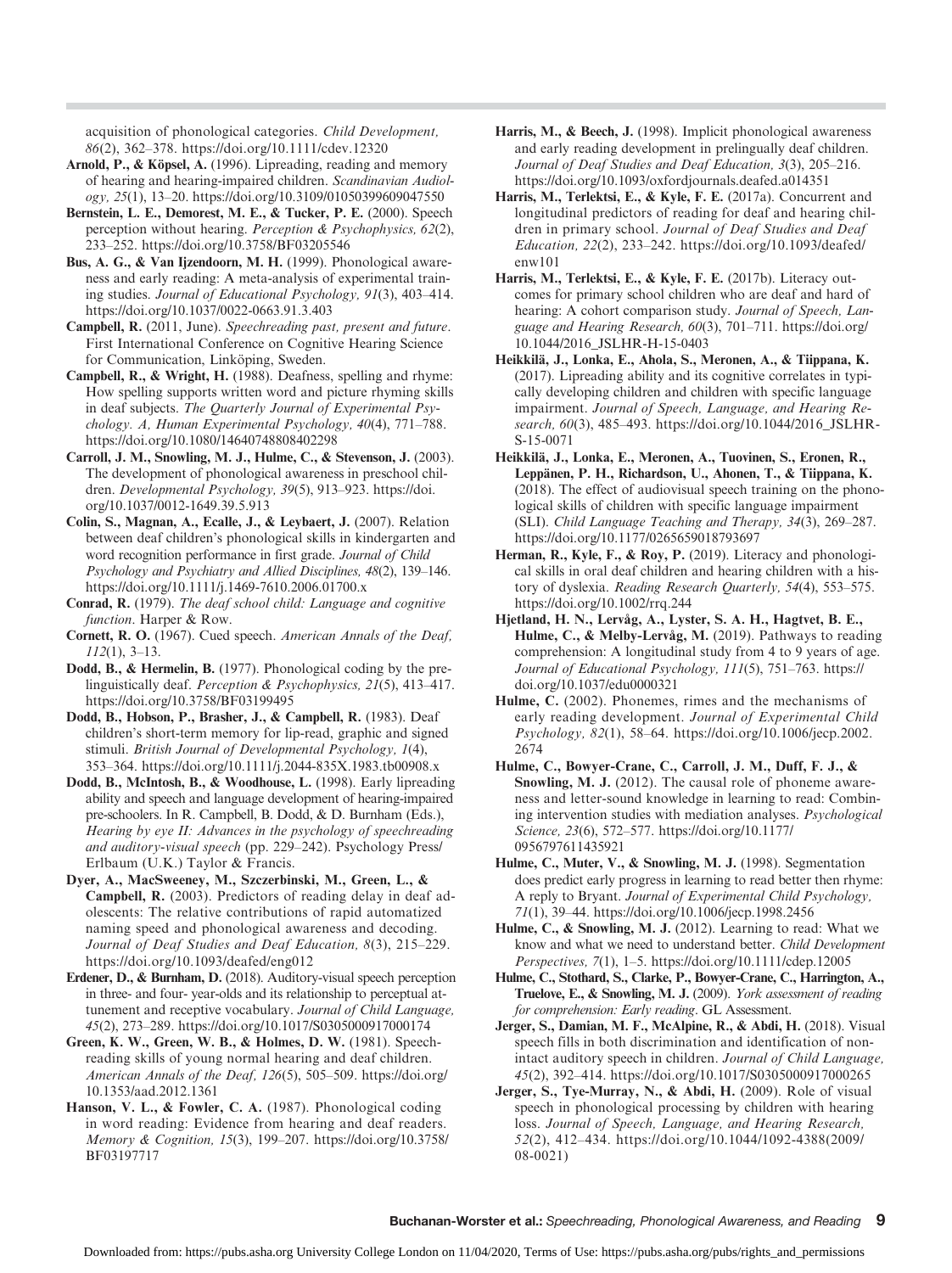- Johnson, C., & Goswami, U. (2010). Phonological awareness, vocabulary and reading in deaf children. Journal of Speech, Language, and Hearing Research, 53(2), 237–261. [https://doi.](https://doi.org/10.1044/1092-4388(2009/08-0139)) [org/10.1044/1092-4388\(2009/08-0139\)](https://doi.org/10.1044/1092-4388(2009/08-0139))
- Knowland, V. C. P., Evans, S., Snell, C., & Rosen, S. (2016). Visual speech perception in children with language learning impairments. Journal of Speech, Language, and Hearing Research, 59(1), 1–14. [https://doi.org/10.1044/2015\\_JSLHR-S-14-0269](https://doi.org/10.1044/2015_JSLHR-S-14-0269)
- Kuhl, P. K., Conboy, B. T., Padden, D., Nelson, T., & Pruitt, J. (2005). Early speech perception and later language development: Implications for the "critical period." Language Learning and Development, 1(3–4), 237–264. [https://doi.org/10.1080/15475441.](https://doi.org/10.1080/15475441.2005.9671948) [2005.9671948](https://doi.org/10.1080/15475441.2005.9671948)
- Kuhl, P. K., & Meltzoff, A. N. (1982). The bimodal perception of speech in infancy. Science, 218(4577), 1138–1141. [https://doi.](https://doi.org/10.1126/science.7146899) [org/10.1126/science.7146899](https://doi.org/10.1126/science.7146899)
- Kyle, F. E. (2015). Research methods in studying reading and literacy development in deaf children who sign. In E. Orfanidou, B. Woll, & G. Morgan (Eds.), Research methods in sign language studies (pp. 300–318). Wiley. [https://doi.org/10.1002/](https://doi.org/10.1002/9781118346013.ch16) [9781118346013.ch16](https://doi.org/10.1002/9781118346013.ch16)
- Kyle, F. E., Campbell, R., & MacSweeney, M. (2016). The relative contributions of speechreading and vocabulary to deaf and hearing children's reading ability. Research in Developmental Disabilities, 48, 13–24.<https://doi.org/10.1016/j.ridd.2015.10.004>
- Kyle, F. E., Campbell, R., Mohammed, T., Coleman, M., & MacSweeney, M. (2013). Speechreading development in deaf and hearing children: Introducing the test of child speechreading. Journal of Speech, Language, and Hearing Research, 56(2), 416–427. [https://doi.org/10.1044/1092-4388\(2012/12-0039\)](https://doi.org/10.1044/1092-4388(2012/12-0039))
- Kyle, F. E., & Harris, M. (2006). Concurrent correlates and predictors of reading and spelling achievement in deaf and hearing school children. Journal of Deaf Studies and Deaf Education, 11(3), 273–288. [https://doi.org/10.1093/deafed/](https://doi.org/10.1093/deafed/enj037) [enj037](https://doi.org/10.1093/deafed/enj037)
- Kyle, F. E., & Harris, M. (2010). Predictors of reading development in deaf children: A 3-year longitudinal study. Journal of Experimental Child Psychology, 107(3), 229–243. [https://doi.](https://doi.org/10.1016/j.jecp.2010.04.011) [org/10.1016/j.jecp.2010.04.011](https://doi.org/10.1016/j.jecp.2010.04.011)
- Kyle, F. E., & Harris, M. (2011). Longitudinal patterns of emerging literacy in beginning deaf and hearing readers. Journal of Deaf Studies and Deaf Education, 16(3), 289–304. [https://doi.org/](https://doi.org/10.1093/deafed/enq069) [10.1093/deafed/enq069](https://doi.org/10.1093/deafed/enq069)
- Leybaert, J. (1993). Reading ability in the deaf: The roles of phonological codes. In M. Marschark & D. Clark (Eds.), Psychological perspectives on deafness (pp. 269–309). Erlbaum.
- Leybaert, J., & Alegria, J. (1995). Spelling development in deaf and hearing children: Evidence for use of morpho-phonological regularities in French. Theme issue: Literacy onset in romance language. Reading and Writing, 7(1), 89–109. [https://doi.org/](https://doi.org/10.1007/BF01026949) [10.1007/BF01026949](https://doi.org/10.1007/BF01026949)
- Leybaert, J., & Alegria, J. (2003). The role of cued speech in language development of deaf children. In M. Marschark & P. E. Spencer (Eds.), Oxford handbook of deaf studies, language, and education (pp. 261–274). Oxford University Press. <https://doi.org/10.1093/oxfordhb/9780199750986.013.0020>
- Lusk, L. G., & Mitchel, A. D. (2016). Differential gaze patterns on eyes and mouth during audiovisual speech segmentation. Frontiers in Psychology, 7, 52. [https://doi.org/10.3389/](https://doi.org/10.3389/fpsyg.2016.00052) [fpsyg.2016.00052](https://doi.org/10.3389/fpsyg.2016.00052)
- Lyxell, B., & Holmberg, I. (2000). Visual speechreading and cognitive performance in hearing-impaired and normal hearing children (11-14 years). British Journal of Educational Psychology, 70(4), 505–518.<https://doi.org/10.1348/000709900158272>
- Lyxell, B., & Ronnberg, J. (1993). The effects of background noise and working memory capacity on speechreading performance. Scandinavian Audiology, 22(2), 67–70. [https://doi.org/10.3109/](https://doi.org/10.3109/01050399309046021) [01050399309046021](https://doi.org/10.3109/01050399309046021)
- Mayberry, R. I., del Giudice, A. A., & Lieberman, A. M. (2011). Reading achievement in relation to phonological coding and awareness in deaf readers: A meta-analysis. Journal of Deaf Studies and Deaf Education, 16(2), 164–188. [https://doi.org/10.1093/](https://doi.org/10.1093/deafed/enq049) [deafed/enq049](https://doi.org/10.1093/deafed/enq049)
- McGurk, H., & MacDonald, J. (1976). Hearing lips and seeing voices. Nature, 264, 746–748.<https://doi.org/10.1038/264746a0>
- Melby-Lervåg, M., Lyster, S.-A. H., & Hulme, C. (2012). Phonological skills and their role in learning to read: A meta-analytic review. Psychological Bulletin, 138(2), 322–352. [https://doi.org/](https://doi.org/10.1037/a0026744) [10.1037/a0026744](https://doi.org/10.1037/a0026744)
- Mohammed, T., Campbell, R., MacSweeney, M., Barry, F., & Coleman, M. (2006). Speechreading and its association with reading among deaf, hearing and dyslexic individuals. Clinical Linguistics & Phonetics, 20(7–8), 621–630. [https://doi.org/10.](https://doi.org/10.1080/02699200500266745) [1080/02699200500266745](https://doi.org/10.1080/02699200500266745)
- Muthén, L. K., & Muthén, B. O. (2017). Mplus user's guide (8th ed.). Muthén & Muthén.
- Patterson, M. L., & Werker, J. (1999). Matching phonetic information in lips and voice is robust in 4.5-month-old infants. Infant Behavior and Development, 22(2), 237–247. [https://doi.org/10.](https://doi.org/10.1016/S0163-6383(99)00003-X) [1016/S0163-6383\(99\)00003-X](https://doi.org/10.1016/S0163-6383(99)00003-X)
- Patterson, M. L., & Werker, J. F. (2003). Two-month-old infants match phonetic information in lips and voice. Developmental Science, 6(2), 191–196. [https://doi.org/10.1111/1467-7687.](https://doi.org/10.1111/1467-7687.00271) [00271](https://doi.org/10.1111/1467-7687.00271)
- Pimperton, H., Kyle, F., Hulme, C., Harris, M., Beedie, I., Ralph-Lewis, A., Worster, E., Rees, R., Donlan, C., & MacSweeney, M. (2019). Computerized speechreading training for deaf children: A randomized controlled trial. Journal of Speech, Language, and Hearing Research, 62(8), 2882–2894. [https://doi.org/10.1044/2019\\_](https://doi.org/10.1044/2019_JSLHR-H-19-0073) [JSLHR-H-19-0073](https://doi.org/10.1044/2019_JSLHR-H-19-0073)
- Qi, S., & Mitchell, R. E. (2011). Large-scale academic achievement testing of deaf and hard-of-hearing students: Past, present, and future. Journal of Deaf Studies and Deaf Education, 17(1), 1–18. <https://doi.org/10.1093/deafed/enr028>
- Rodríguez-Ortiz, I. R., Saldaña, D., & Moreno-Perez, F. J. (2017). How speechreading contributes to reading in a transparent ortography: The case of Spanish deaf people. Journal of Research in Reading, 40(1), 75–90. [https://doi.org/10.1111/1467-](https://doi.org/10.1111/1467-9817.12062) [9817.12062](https://doi.org/10.1111/1467-9817.12062)
- Rucker, D., Preacher, K., Tormala, Z., & Petty, R. (2011). Mediation analysis in social psychology: Current practices and new recommendations. Social and Personality Psychology Compass, 5(6), 359–371. [https://doi.org/10.1111/j.1751-9004.2011.](https://doi.org/10.1111/j.1751-9004.2011.00355.x) [00355.x](https://doi.org/10.1111/j.1751-9004.2011.00355.x)
- Sumby, W. H., & Pollack, I. (1954). Visual contribution to speech intelligibility in noise. The Journal of the Acoustical Society of America, 26(2), 212–215. [https://doi.org/10.1121/](https://doi.org/10.1121/1.1907309) [1.1907309](https://doi.org/10.1121/1.1907309)
- Sutcliffe, A., Dowker, A., & Campbell, R. (1999). Deaf children's spelling: Does it show sensitivity to phonology. Journal of Deaf Studies and Deaf Education, 4(2), 111–123. [https://doi.org/10.](https://doi.org/10.1093/deafed/4.2.111) [1093/deafed/4.2.111](https://doi.org/10.1093/deafed/4.2.111)
- Teinonen, T., Aslin, R. N., Alku, P., & Csibra, G. (2008). Visual speech contributes to phonetic learning in 6-month-old infants. Cognition, 108(3), 850–855. [https://doi.org/10.1016/j.cognition.](https://doi.org/10.1016/j.cognition.2008.05.009) [2008.05.009](https://doi.org/10.1016/j.cognition.2008.05.009)
- Thompson, P. A., Hulme, C., Nash, H. M., Gooch, D., Hayiou-Thomas, E., & Snowling, M. J. (2015). Developmental dyslexia: